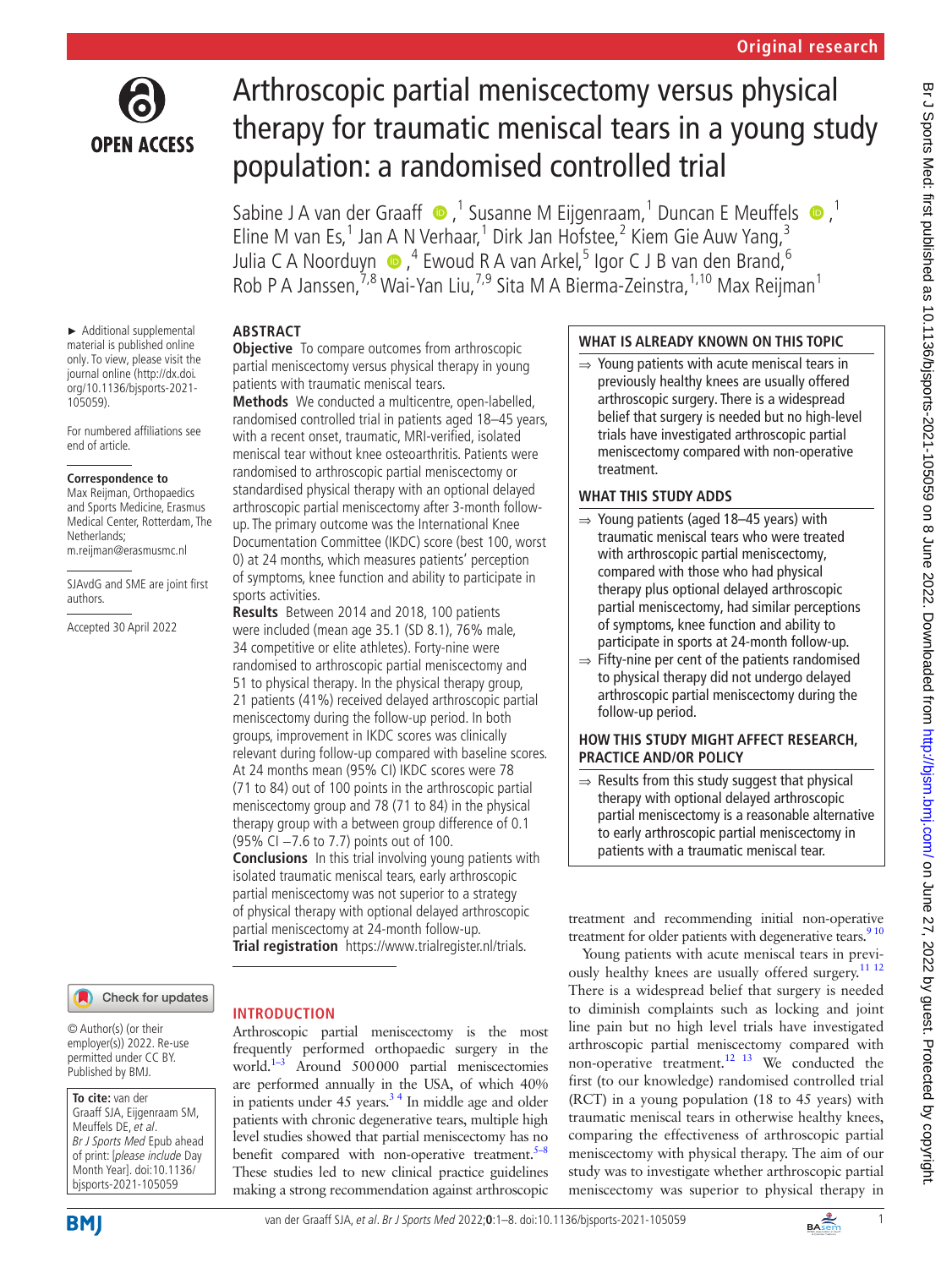young patients with traumatic meniscal tears for IKDC score at 24-month follow-up.

# **METHODS**

# **Study design**

The Study of Traumatic meniscal tears: Arthroscopic Resection vs Rehabilitation (STARR) trial was an open-labelled, multicentre, parallel RCT. The trial was designed as a superiority study. Patients were recruited between August 2014 and November 2018 in eight hospitals (one university hospital and seven nonuniversity hospitals) in the Netherlands. The trial was registered in the Netherlands Trial Register prior to the inclusion of the first subject. Reporting follows the Consolidated Standards of Reporting Trials (CONSORT) guidelines[.14](#page-6-6)

# **Patient involvement**

Our patient panel consisted of three patients with a traumatic meniscal tear. The trial setup was discussed with a panel of people with acute knee injuries before the subsidy request was submitted. In collaboration with these patients, we made our study protocol as similar as possible to our usual clinical follow-up periods and standard measurements. Since 2010, we have expanded our use of patient participation panels on a regular basis. We plan to disseminate the study results to study participants.

# **Patients and enrolment**

Patients were recruited from outpatient clinics of the participating hospitals, after referral to the outpatient clinic either by the accident emergency department or by the general practitioner. Patients aged 18–45 years with a knee trauma in the previous 6 months (a specific incident after which knee complaints started) and a grade 3 meniscal tear on MRI were eligible for study participation. A grade 3 meniscal tear has signal changes on MRI that reach the articular surface of the meniscus and therefore is considered to be a full tear.<sup>[15](#page-6-7)</sup> Exclusion criteria were: a locked knee (ie, when the patient was unable to fully extend or flex the injured knee, confirmed by clinical examination), a meniscal tear that was suitable for suture repair based on MRI findings,<sup>[16](#page-6-8)</sup> a concurrent rupture of the anterior or posterior cruciate ligament, radiographic signs of osteoarthritis in the index knee (Kellgren Lawrence<sup>17</sup> grade 2 or higher), disabling comorbidity or insufficient command of the Dutch or English language. Patients could have minor cartilage damage, which was not visible on radiographs. Eligible patients received oral and standardised written trial information.

# Randomisation **and allocation concealment**

Following informed consent and baseline measurements, patients were randomised into one of the two treatment groups in a 1:1 ratio. Randomisation was stratified for participating orthopaedic surgeon. The enrolment personnel contacted one researcher (not otherwise associated with the trial) who allocated treatment arms using computer-generated random numbers (central randomisation). The type of randomisation was stratified balanced block randomisation. Treatment arms were allocated in block sizes varying from 2 to 6. During the interim analysis and the final analysis, the statistician was blinded for treatment allocation.

# **INTERVENTIONS**

# **Arthroscopic partial meniscectomy**

Arthroscopy was scheduled within 6 weeks of randomisation. When the meniscal tear was considered not suitable for suture repair on baseline MRI, but turned out to be suitable for suture

repair during the arthroscopy based on perioperative findings, the orthopaedic surgeon was allowed to suture the ruptured meniscus. All participating orthopaedic surgeons normally performed at least 50 knee arthroscopies annually. All costs of surgery were covered by patients' health insurance. Postoperatively patients were treated according to routine clinical practice and the Dutch national guidelines, not all patients were actively referred to physical therapy but they were at liberty to do so.<sup>18</sup>

# **Physical therapy**

Patients were referred to a physical therapist for an individual standardised physical therapy programme lasting at least 3months. This exercise programme was developed by an expert panel consisting of experienced orthopaedic surgeons, sport physicians and physical therapists, based on clinical practice and available evidence.[18 19](#page-6-10) The programme consisted of three phases: (I) reducing knee effusion; (II) optimising range of motion (a) and restoring coordination and muscle function (b); (III) stimulating activities in daily living and return to sport. See [online](https://dx.doi.org/10.1136/bjsports-2021-105059) [supplemental appendix 1](https://dx.doi.org/10.1136/bjsports-2021-105059) for a detailed description of the exercise programme. The exercises were tailored to the individual. The frequency of physical therapy sessions was determined by the physical therapist, depending on the functional level of the patient and the patients' knee status. Patients' progress and compliance was actively monitored by the investigator and therapist. Patients also received a home exercise programme [\(online](https://dx.doi.org/10.1136/bjsports-2021-105059) [supplemental appendix 1\)](https://dx.doi.org/10.1136/bjsports-2021-105059). Pain was handled using regular pain medication, starting with paracetamol, supplemented with non-steroid anti-inflammatory drugs if necessary. All costs of physical therapy were covered; financial arrangements in this context were established with health insurance companies. After the 3months of physical therapy if they had persistent knee complaints, patients could opt for surgery, in consultation with the orthopaedic surgeon.

### **Outcome measures**

The primary outcome was the IKDC score after 24-month follow-up. The IKDC score measures the patient's perception of symptoms, knee function and ability to participate in sports activities. IKDC score ranges from 0 to 100, where 100 is the optimal score. It is a widely used and validated patient reported outcome measure to evaluate the recovery of patients with meniscal injuries.<sup>20</sup>

Secondary outcomes were the Knee Injury and Osteoarthritis Outcome Score (KOOS), knee pain in rest and during activity (Numeric Rating Scale (NRS)), Lysholm, Western Ontario Meniscal Evaluation Tool (WOMET), sporting activity level (Tegner score) and satisfaction with knee function. KOOS consists of five subscales: pain, symptoms, activities of daily living, sports and quality of life (QoL) and ranges from 0 to 100, with 100 being the optimal score.<sup>21</sup> NRS-pain ranged from 0 to 10, where 0 represented no pain. Lysholm ranges from 0 to 100, with 100 being the optimal score.<sup>22</sup> WOMET ranges from 0 to 100, where 100 is the optimal score.<sup>[23](#page-7-3)</sup> WOMET is validated and reliable for assessing health related quality of life in patients with meniscal pathology.<sup>24</sup> The Tegner score ranges from 0 to 10, with 10 being the highest activity score.<sup>22</sup> Satisfaction ranged from 0 to 100, with 100 representing optimal satisfaction (visual analogue scale). Other secondary outcomes were serious adverse events (SAEs) (complications and reinterventions), which were recorded during patient visits to the outpatient clinic and retrieved from the patient records.<sup>[25](#page-7-5)</sup>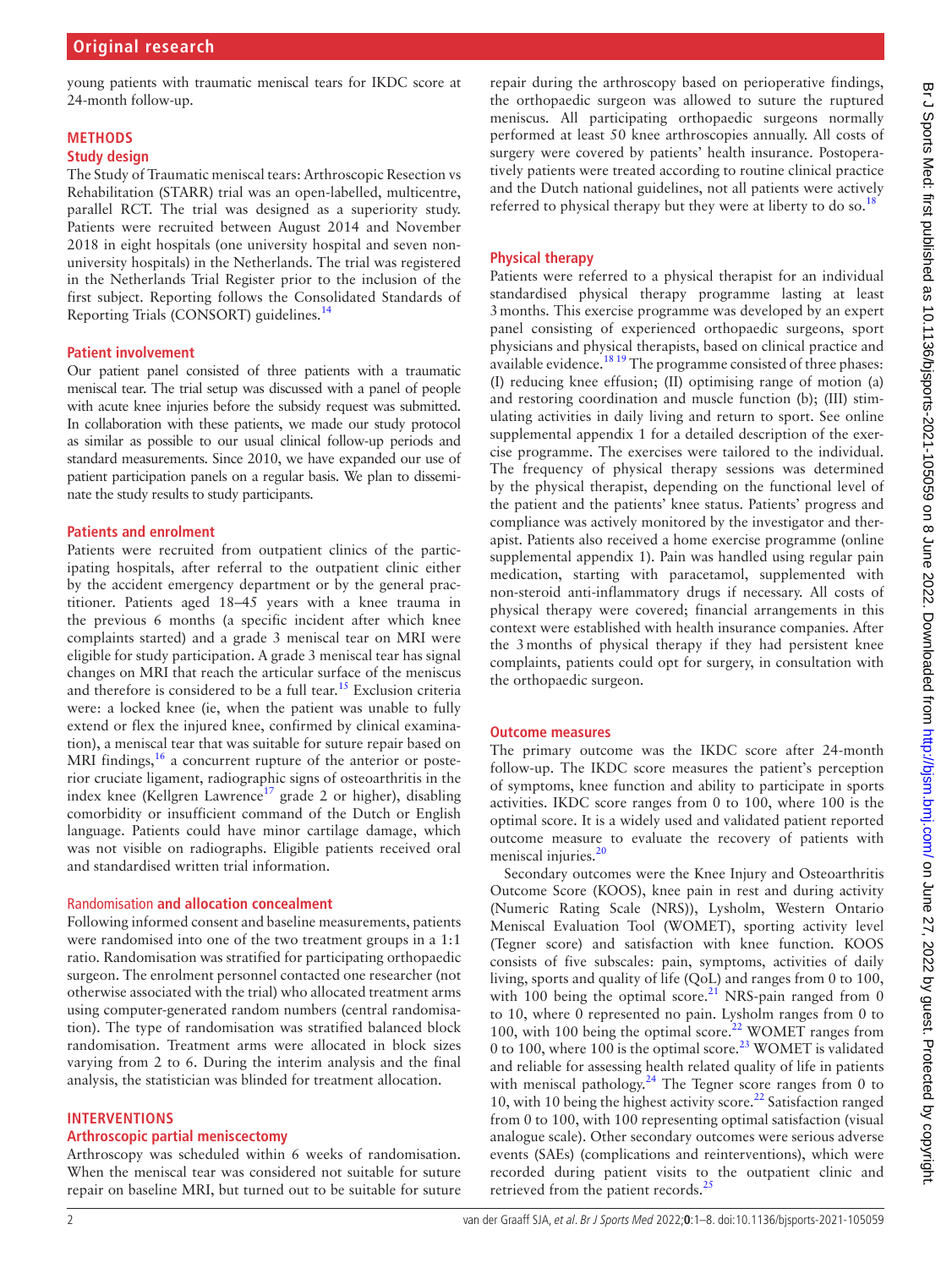Patients were seen at the outpatient clinic of the participating hospital at baseline and 12 and 24 months after randomisation. Patients completed all questionnaires digitally at 0, 3, 6, 9, 12 and 24 months, except for the KOOS and Lysholm questionnaire. The KOOS questionnaire was filled in at 0 and 24 months, the Lysholm questionnaire was filled in at 0, 12 and 24 months. Study data were collected and managed using GemsTracker electronic data capture tools hosted at Erasmus MC. $^{26}$ 

When we calculated the sample size, no studies on minimal clinically important difference (MCID) for the IKDC score were available. We based our initial sample size calculation on detection of a difference with an effect size of 0.5 in favour of the arthroscopic partial meniscectomy group compared with the physical therapy group, with 80% power and a two-sided type I error of 5%. To allow for a potential loss to follow-up of 15% in 2years and to compensate for per-operative conversions from



<span id="page-2-0"></span>**Figure 1** Flowchart. (A) minus 2 baseline questionnaires, 1 because of study withdrawal and 1 was incomplete. (B) minus 1 study withdrawal, who had no available data.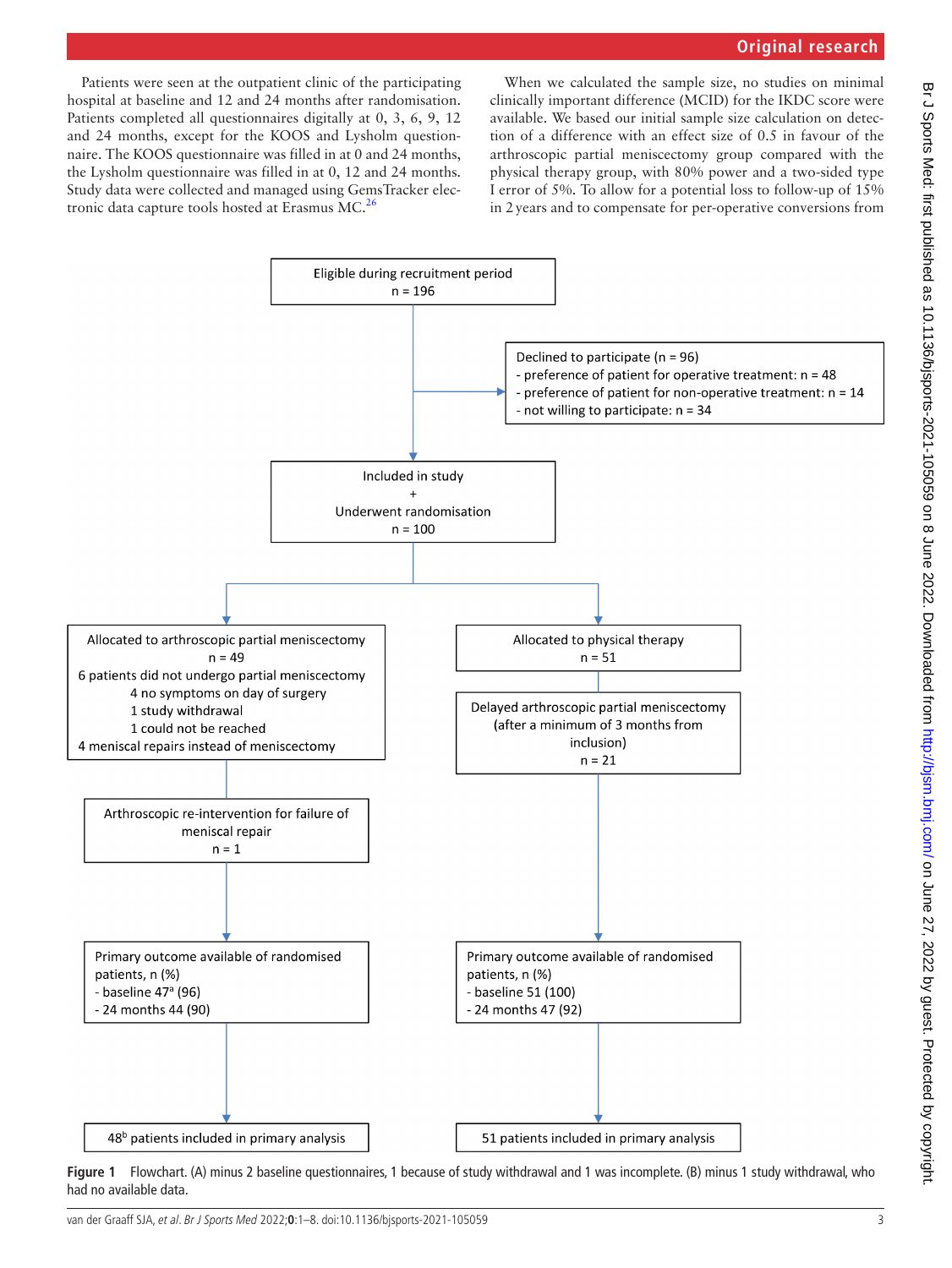#### <span id="page-3-0"></span>**Table 1** Baseline characteristics

|                                                           | Arthroscopic partial<br>meniscectomy<br>$(n=48)$ | <b>Physical therapy</b><br>$(n=51)$ |
|-----------------------------------------------------------|--------------------------------------------------|-------------------------------------|
| Age at inclusion, years                                   | 34.1 (8.6)                                       | 35.6 (7.5)                          |
| Male sex, n (%)                                           | 37(77)                                           | 38 (75)                             |
| BMI ( $\text{kg/m}^2$ )                                   | 25.5(4.2)                                        | 26.1(4.6)                           |
| Tegner preinjury*                                         | 6.5(2.2)                                         | 6.4(2.0)                            |
| Time between trauma and inclusion,<br>days (median (IQR)) | 88 (48-150)                                      | 91 (58-149)                         |
| <b>IKDC</b> scoret                                        | 46 (16)                                          | 47 (18)                             |
| KOOS score‡                                               |                                                  |                                     |
| Pain                                                      | 54 (20)                                          | 60(21)                              |
| Symptoms                                                  | 56 (20)                                          | 63 (18)                             |
| <b>ADL</b>                                                | 61(22)                                           | 69 (22)                             |
| Sport                                                     | 30(25)                                           | 35 (29)                             |
| QoL                                                       | 34 (18)                                          | 36(18)                              |
| NRS-pain rest§                                            | 3.9(2.5)                                         | 2.9(2.8)                            |
| NRS-pain activity§                                        | 6.6(2.4)                                         | 6.2(2.4)                            |
| Lysholm score¶                                            | 67(18)                                           | 70 (18)                             |
| WOMET score**                                             | 38 (18)                                          | 43 (19)                             |
| Meniscus injured during, n (%)                            |                                                  |                                     |
| Sport                                                     | 27 (56)                                          | 27 (53)                             |
| Daily activities                                          | 5(10)                                            | 11(22)                              |
| Work                                                      | 10(21)                                           | 8(16)                               |
| Other                                                     | 5(10)                                            | 5(10)                               |
| Meniscal tear baseline MRI, n (%)                         |                                                  |                                     |
| <b>Medial meniscus</b>                                    | 31(65)                                           | 35 (69)                             |
| Lateral meniscus                                          | 16(33)                                           | 14(27)                              |
| Medial+lateral meniscus                                   | 1(2)                                             | 2(4)                                |
|                                                           |                                                  |                                     |

Data are presented as mean with SD in brackets unless otherwise reported. Some values of the arthroscopic partial meniscectomy group are known for 47 patients instead of 48.

\*The Tegner scores ranges from 0 to 10, with higher scores indicating a higher activity level.

†The IKDC score ranges from 0 to 100, with higher scores indicating less symptoms and a higher patient's perception of knee function and ability to participate in sports activities.

‡The Knee Osteoarthritis Outcome Score ranges from 0 to 100, with higher scores indicating less pain and knee symptoms, less problems with ADL and sport and a better QoL.

§The NRS for pain ranges from 0 to 10, with higher scores indicating more pain. ¶The Lysholm score ranges from 0 to 100, with higher scores indicating less knee symptoms and higher levels of functioning.

\*\*The WOMET normalised score ranges from 0 to 100, with higher scores indicating a higher health-related quality of life.

ADL, activities of daily living; IKDC, International Knee Documentation Committee; KOOS, Knee Injury and Osteoarthritis Outcome Score; NRS, Numeric Rating Scale; QoL, quality of life; WOMET, Western Ontario Meniscal Evaluation Tool.

meniscectomy to meniscal repair (estimated 5% in the arthroscopy group), the target sample was set to 158 patients (79 arthroscopic partial meniscectomy, 79 physical therapy).

During a planned interim report for the grant supplier, we had a lower loss to follow-up rate than anticipated. In the meantime, a MCID for the IKDC score of 13.9 in knee injury patients had been published.<sup>[27](#page-7-7)</sup> Based on a SD of 16.2 for this score at baseline in our study population so far, and based on the feasibility of recruitment in a reasonable time period, we agreed with the grant supplier on adjusting the sample size to 100 patients (50 arthroscopic partial meniscectomy, 50 physical therapy). As even with a much higher SD of 22, we still could detect a difference of 13.9 points with the same amount of loss to follow-up as initially anticipated. We reported the alteration in sample size in the trial register.

### **Statistical analysis**

In the primary analysis, patients were analysed according to their randomisation group. To answer our primary research question, we used a linear regression model with IKDC score after 2 years as dependent variable, adjusted for baseline IKDC, randomisation and surgeon. We checked the following model assumptions: linearity, multicollinearity, homoscedasticity and normality and independence of residuals in the linear regression model. None of the assumptions were violated. To estimate the IKDC scores at baseline, 3, 6, 9 and 12 months, we used a linear mixed model to evaluate the between group difference in IKDC score, as indicated by the interaction between time point and randomised allocation. IKDC scores at baseline, 3, 6, 9, 12 and 24-month follow-up were used as dependent variable. Randomised allocation, follow-up period and interaction between randomised allocation and follow-up period (multiplication of randomisation and follow-up period as interaction term) were added to the model as fixed factors. Orthopaedic surgeon, used as stratum in the randomisation procedure, was added into the model as random factor. The covariance structure was modelled as unstructured. The model was estimated using the restricted maximum likelihood. We checked the following model assumptions: linearity, homoscedasticity and normality of residuals. None of the model assumptions were violated. In the secondary analysis, we analysed between group difference at 24 months in KOOS, NRS-pain, Lysholm, WOMET, satisfaction with knee function and Tegner, by using a linear mixed model as reported for the primary analysis. In all analyses, statistical significance was set at the two-sided 0.05 level.

### **RESULTS**

#### **Patients**

During the study period, 100 patients were included of the 196 who were eligible. Forty-nine patients were randomised to arthroscopic partial meniscectomy and 51 patients to physical therapy (see [figure](#page-2-0) 1 and [table](#page-3-0) 1). Final follow-up was completed for 91% of all included patients. Our study population included 34 competitive or elite athletes with a Tegner score of 8 or higher.

Six patients (12%) of the arthroscopic partial meniscectomy group received no surgical treatment; in four patients' complaints had resolved before surgery, one patient withdrew from the study and one patient could not be reached. In four patients (8%) in the surgical group, the surgeon decided during surgery to perform meniscal repair instead of partial meniscectomy, based on arthroscopic findings. Twenty patients in the surgery group (42%) had one or more physical therapy sessions in the first 3months after inclusion, median of 5.0 sessions, IQR 2.0–8.0.

In the physical therapy group, the median number of physical therapy sessions was 8.5 per patient (IQR 4.0–12.0). Twenty-one patients (41%) of the physical therapy group underwent a delayed arthroscopic partial meniscectomy during the follow-up period in consultation with the orthopaedic surgeon, because of persistent complaints. The time between randomisation and delayed arthroscopic partial meniscectomy ranged from 3 to 21 months with a median duration of 5.5 months.

### **Primary outcome**

We did not find that arthroscopic partial meniscectomy is superior to physical therapy in IKDC score at final follow-up of 24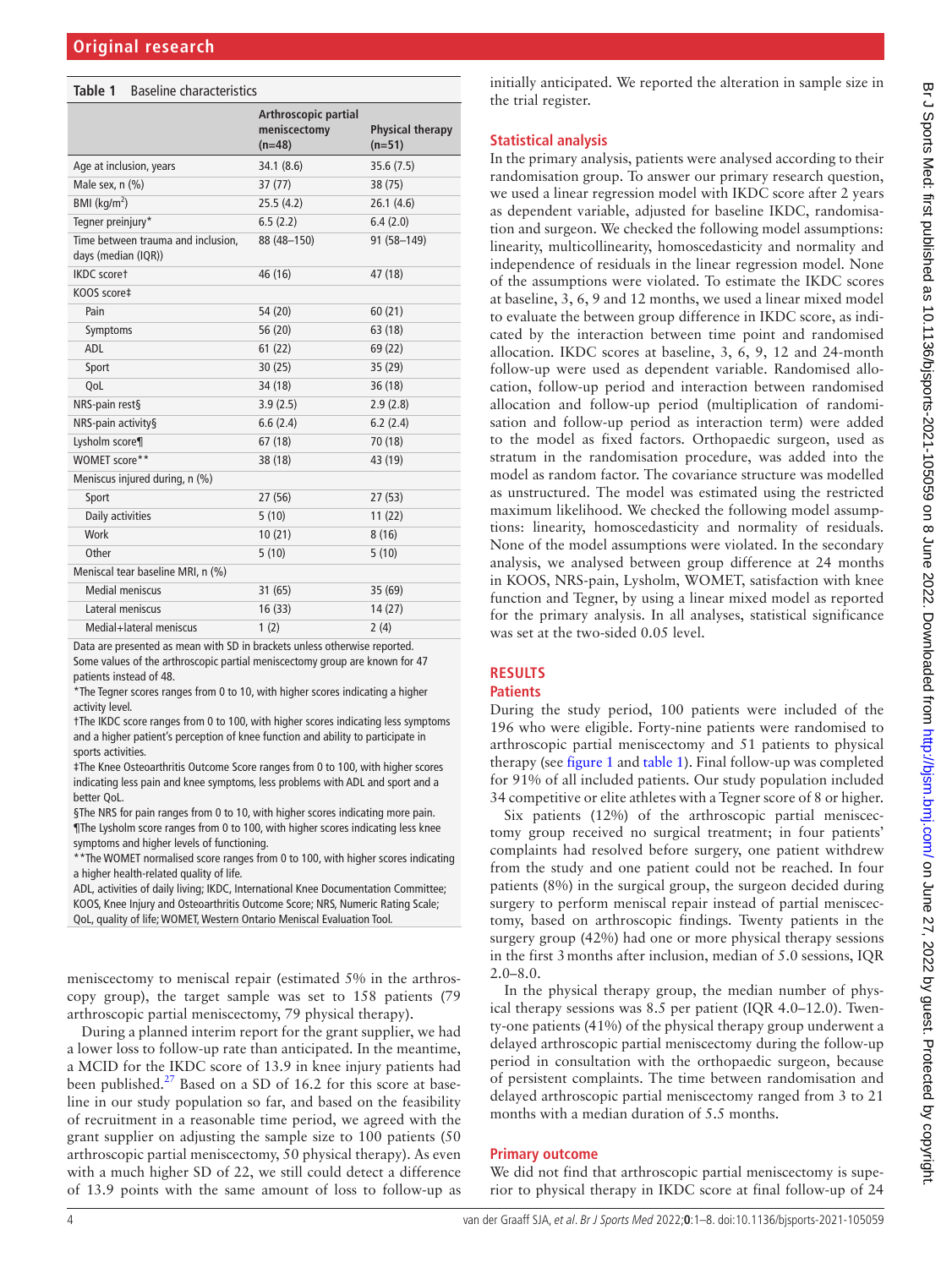

|                                                     | baseline         | 3 months                         | 6 months                         | 9 months                         | 12 months                        | Primary<br>outcome<br>24 months |
|-----------------------------------------------------|------------------|----------------------------------|----------------------------------|----------------------------------|----------------------------------|---------------------------------|
| Arthroscopic<br>partial<br>meniscectomy<br>$(n=48)$ | 46<br>(41 to 51) | 64<br>(57 to 71)                 | 69<br>(62 to 77)                 | 75<br>(67 to 83)                 | 75<br>(67 to 82)                 | 78<br>(71 to 84)                |
| Physical<br>therapy $(n=51)$                        | 47<br>(42 to 52) | 62<br>(56 to 68)                 | 68<br>(61 to 75)                 | 69<br>$(62 \text{ to } 76)$      | 69<br>$(62 \text{ to } 76)$      | 78<br>(71 to 84)                |
| Between group<br>difference <sup>a</sup>            |                  | 2.0<br>$(-5.8 \text{ to } 10.0)$ | 1.0<br>$(-8.0 \text{ to } 10.0)$ | 6.3<br>$(-3.4 \text{ to } 16.0)$ | 5.9<br>$(-2.9 \text{ to } 14.8)$ | 0.1<br>$(-7.6 \text{ to } 7.7)$ |
| Primary<br>outcome<br>available. %                  | 98               | 77                               | 70                               | 63                               | 75                               | 91                              |

<span id="page-4-0"></span>Figure 2 Estimated IKDC score<sup>a</sup> for as randomised analyses per measurement period. (A) 3, 6, 9 and 12 months: adjusted for surgeon, 24 months: adjusted for baseline IKDC, randomisation and surgeon. Error bars represent 95% CI. Table: 95% CI in brackets. IKDC score ranges from 0 to 100, with higher scores indicating less symptoms and a higher patient's perception of knee function and ability to participate in sports activities. IKDC, International Knee Documentation Committee.

months (between group difference 0.1; 95% CI  $-7.6$  to 7.7; p value 0.99). Both groups improved in IKDC score during the 24-month follow-up period [\(figure](#page-4-0) 2). The change in IKDC score over the follow-up period and the between group differences during the different time points are shown in [figure](#page-4-0) 2.

### **Secondary outcomes**

We did not find that arthroscopic partial meniscectomy was superior to physical therapy at 24 months in KOOS, NRS-pain, Lysholm, WOMET, Tegner and satisfaction with knee function (see [table](#page-5-0) 2). All data for the secondary outcomes at each time point are in the [online supplemental appendix 1.](https://dx.doi.org/10.1136/bjsports-2021-105059)

#### **Serious adverse events**

The number of SAEs is presented in [table](#page-5-1) 3. In both groups, one patient underwent an arthroscopic intervention for a meniscal tear in the contralateral knee. In the arthroscopic partial meniscectomy group, one patient underwent an additional arthroscopic intervention because of failure of the meniscal repair. In the patients that underwent delayed arthroscopic partial meniscectomy, one patient was found to have an anterior cruciate ligament rupture, which was discovered during arthroscopy and was not visible on the baseline MRI. This anterior cruciate ligament rupture was reconstructed at 13-month follow-up.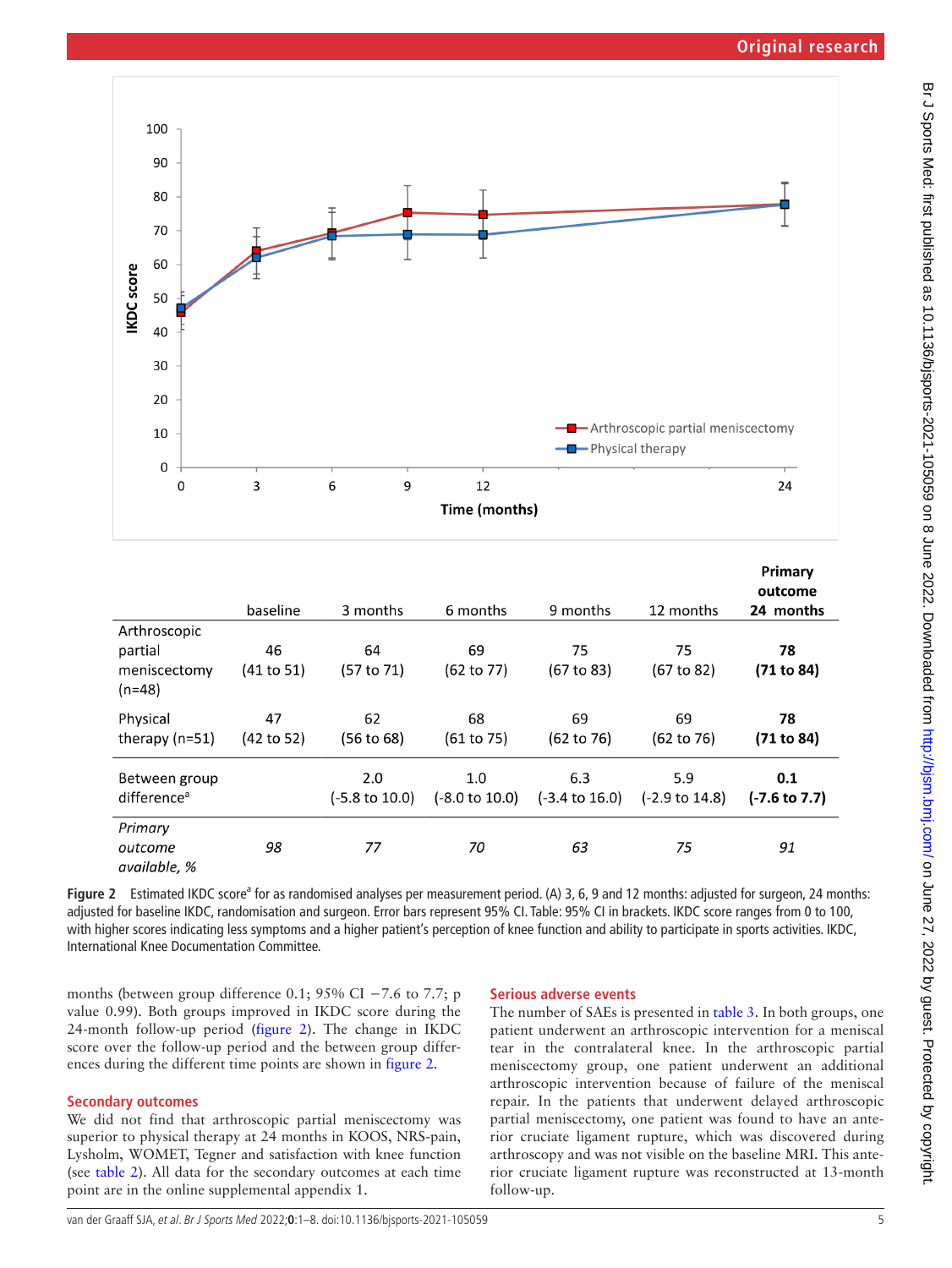<span id="page-5-0"></span>**Table 2** Secondary outcomes\* for as randomised analyses 24-month follow-up

|                                        | Arthroscopic<br>partial<br>meniscectomy<br>$n = 48$ | <b>Physical</b><br>therapy<br>$n = 51$ | Between group<br>difference   |
|----------------------------------------|-----------------------------------------------------|----------------------------------------|-------------------------------|
| KOOS†                                  |                                                     |                                        |                               |
| Pain                                   | 86 (79 to 92)                                       | 84 (77 to 90)                          | $1.9$ (-5.7 to 9.6)           |
| Symptoms                               | 82 (75 to 88)                                       | 81 (75 to 88)                          | $0.5$ (-6.6 to 7.5)           |
| ADL                                    | 92 (87 to 98)                                       | 89 (84 to 94)                          | $2.8$ (-3.3 to 8.9)           |
| Sport                                  | 70 (61 to 80)                                       | 69 (60 to 79)                          | $0.8$ (-12.5 to 14.0)         |
| QoL                                    | 67 (59 to 75)                                       | 66 (58 to 74)                          | 1.4 $(-9.3 \text{ to } 12.0)$ |
| NRS-pain rest‡                         | 1.2 $(0.4 \text{ to } 1.9)$                         | 1.2 $(0.5 \text{ to } 2.0)$            | $-0.1$ ( $-0.8$ to 0.7)       |
| NRS-pain activity‡                     | 2.8 (1.9 to 3.7)                                    | $2.4$ (1.5 to 3.3)                     | $0.4$ (-0.8 to 1.5)           |
| Lysholm§                               | 89 (85 to 94)                                       | 88 (84 to 93)                          | $-1.0$ (-6.2 to 4.1)          |
| <b>WOMET¶</b>                          | 72 (64 to 80)                                       | 76 (68 to 84)                          | $-3.8$ ( $-13.8$ to 6.2)      |
| Tegner**                               | 5.4 $(4.7 \text{ to } 6.1)$                         | $5.0$ (4.4 to 5.7)                     | $0.3$ (-0.6 to 1.3)           |
| Satisfaction with knee<br>function t t | 72 (64 to 80)                                       | 70 (62 to 78)                          | 1.5 ( $-9.3$ to 12.3)         |

Data are presented as adjusted mean estimate with 95% CI in brackets. \*Adjusted for surgeon.

†The Knee Osteoarthritis Outcome Score ranges from 0 to 100, with higher scores indicating less pain and knee symptoms, less problems with ADL and sport and a better QoL.

‡The NRS for pain ranges from 0 to 10, with higher scores indicating more pain. §The Lysholm score ranges from 0 to 100, with higher scores indicating less knee symptoms and higher levels of functioning.

¶The WOMET normalised score ranges from 0 to 100, with higher scores indicating a higher health-related quality of life.

\*\*The Tegner scores ranges from 0 to 10, with higher scores indicating a higher activity level.

††Satisfaction with knee function is measured using a visual analogue scale ranging from 0 to 100, with higher scores indicating a higher patients' satisfaction with their knee function.

ADL, activities of daily living; NRS, Numeric Rating Scale; QoL, quality of life; WOMET, Western Ontario Meniscal Evaluation Tool .

#### **osthoc analysis**

The results of the posthoc as treated evaluations of the course in IKDC score are reported in [online supplemental appendix 1.](https://dx.doi.org/10.1136/bjsports-2021-105059) Four groups are reported: meniscal surgery, physical therapy, physical therapy plus delayed arthroscopic partial meniscectomy and no therapy (patients randomised to surgery that did not have surgery).

### **DISCUSSION**

This is the first study to our knowledge comparing arthroscopic partial meniscectomy with physical therapy for traumatic meniscal tears in young patients with stable non-osteoarthritic

<span id="page-5-1"></span>

|                 | <b>Table 3</b> Serious adverse events                                |                                                  |                                        |
|-----------------|----------------------------------------------------------------------|--------------------------------------------------|----------------------------------------|
|                 |                                                                      | Arthroscopic partial<br>meniscectomy<br>$(n=48)$ | <b>Physical</b><br>therapy<br>$(n=51)$ |
|                 | Arthroscopic intervention for meniscal<br>tear in contralateral knee | 1                                                | 1                                      |
|                 | Rupture of ACL with ACL reconstruction                               | $\mathbf{0}$                                     | 1                                      |
| meniscal repair | Arthroscopic intervention for failure of                             | 1                                                | 0                                      |
| admission       | Non-knee related surgery or hospital                                 | $4^*$                                            | $2+$                                   |
|                 |                                                                      |                                                  |                                        |

\*1 surgery for carpal tunnel syndrome, 1 laparoscopy for abdominal cyst, 1 neurosurgery for brain tumour, 1 surgery for obstructive sleep apnoea syndrome †1 surgery at the otorhinolaryngology department, 1 allergic reaction after intravenous contrast for contrast MRI for a femoral lesion ACL, anterior cruciate ligament.

knees. We did not find that arthroscopic partial meniscectomy was superior to physical therapy plus optional delayed arthroscopic partial meniscectomy at 24-month follow-up. Both groups showed clinically relevant improvements during the 24-month follow-up but did not achieve maximum IKDC scores at final follow-up. Fifty-nine per cent of the patients in the physical therapy group did not receive a delayed arthroscopic partial meniscectomy.

Arthroscopic surgery for meniscal injuries has become the most widely performed orthopaedic surgery in the world.<sup>1-3</sup> This growth was based on a number of assumptions about the ability of surgery to achieve superior outcomes compared with non-surgical treatments. Over time, these have been questioned based on high-quality clinical studies. These high-quality studies examined the effectiveness in older patients with degenerative meniscal tears.[6 7](#page-6-11) This has led to a change in clinical practice guidelines. In the current guidelines, a strong recommendation is made against surgery and non-surgical treatment is recommended.<sup>9 10</sup> Until recently, there were no clinical guidelines for traumatic meniscal injury. In 2019, the European Society for Sports Traumatology, Knee Surgery and Arthroscopy (ESSKA) published a consensus on the treatment of traumatic meniscal tears, stating that meniscus preservation should be the first choice of treatment.<sup>12</sup> This consensus was based on low-quality evidence due to a lack of randomised studies. Clinical trials focusing on patients with traumatic meniscal tears are sparse, and RCTs comparing arthroscopic partial meniscectomy to nonoperative treatment for this specific patient group were lacking. We studied a young homogeneous population with stable non-osteoarthritic knees and a clear isolated recent traumatic meniscal tear.

This study was designed as a superiority trial, and we did not find that arthroscopic partial meniscectomy was superior to physical therapy plus optional delayed arthroscopic partial meniscectomy in the treatment of traumatic meniscal tears. At 24-month follow-up, we found a between group difference of 0.1 out of 100 points in the IKDC scores of both treatment groups, with 95% CI of −7.6 to 7.7. To date, no papers have been published on the MCID of the IKDC score in traumatic meniscal injuries, but new data are now available on the MCID of the IKDC score in anterior cruciate ligament ruptures (13.9) and in degenerative meniscal injuries  $(10.9)$ .<sup>[27 28](#page-7-7)</sup> Our 95% CI did not exceed both available MCIDs, neither did it exceed an effect size of 0.5 as used in the initial sample size calculation. Therefore, our study also showed that it is unlikely that arthroscopic partial meniscectomy is clinically relevant superior to physical therapy.

A strength of our study is that it is the first RCT investigating treatment of traumatic meniscal tears with a 24-month follow-up in a young study population. We had less loss to follow-up than expected.

Our study has several limitations. First, preference of patients for a treatment may have induced recruitment bias, and our results may therefore not apply to those with strong treatment preference. Second, the primary analysis is subject to selection bias due to missing data and absence of blinding patients for the intervention. Third, in the Dutch healthcare system, patients with knee complaints are mainly referred to an orthopaedic surgeon within several months after the trauma. We included patients with a wide range of time from trauma to inclusion, 0–6 months. This may have resulted in a subgroup of patients that already followed non-operative treatment before inclusion, which may have led to a better knee function at study enrolment. Given the comparable IKDC scores at baseline, these influences were equally divided between both treatment groups. In both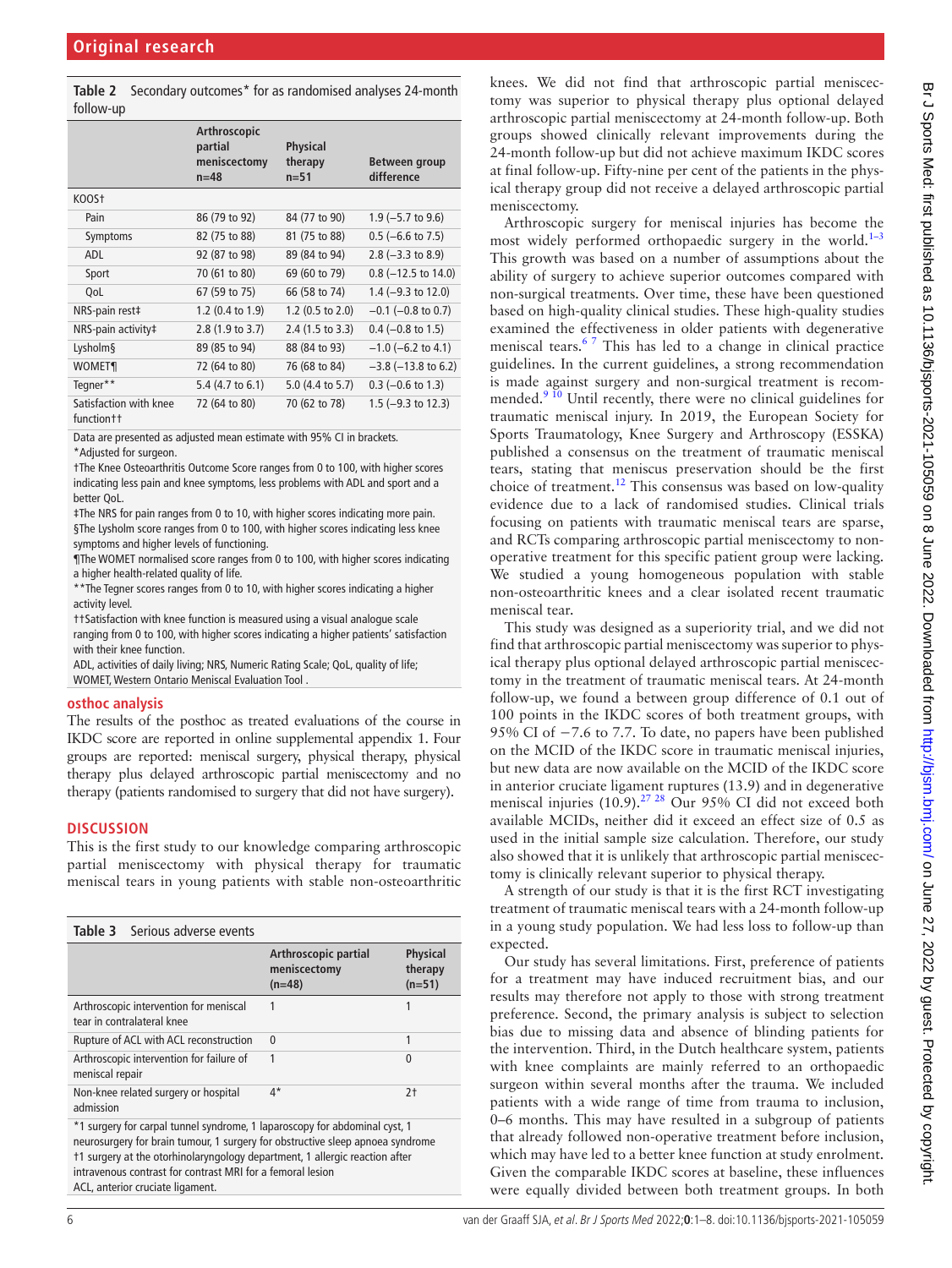groups, a similar number of patients reported that they had already received physical therapy before inclusion.

Although this is the first RCT in this context, our results suggest that there is a reasonable alternative to early arthroscopic partial meniscectomy as first-line treatment in patients with a traumatic meniscal tear. The challenge is predicting which patients will benefit from arthroscopic partial meniscectomy and who will improve with non-surgical treatment. Further studies should investigate whether we can already predict at an early stage who will need surgery and who will have good prognosis with physical therapy. In our study, 41% of the patients randomised to physical therapy still underwent an arthroscopic partial meniscectomy during follow-up. In studies investigating degenerative tears, 20%–30%of the patients who started with physical therapy crossed-over to arthroscopic partial meniscectomy.<sup>5 6 8 29 30</sup> Changing the treatment paradigm for traumatic meniscal tears to a more conservative treatment may also have major impact on treatment costs and result in large healthcare savings.

#### **CONCLUSION**

We did not find that arthroscopic partial meniscectomy was superior to physical therapy plus optional delayed arthroscopic partial meniscectomy at 24-month follow-up in young patients with isolated traumatic meniscal tears. Fifty-nine per cent of patients randomised to physical therapy did not undergo delayed arthroscopic partial meniscectomy during the follow-up period.

#### **Author affiliations**

- <sup>1</sup>Orthopaedics and Sports Medicine, Erasmus MC University Medical Centre, Rotterdam, The Netherlands
- <sup>2</sup>Orthopaedics, Noordwest Hospital Group, Alkmaar, The Netherlands
- <sup>3</sup>Orthopaedics, Sint Antonius Hospital, Nieuwegein, The Netherlands
- 4 Orthopaedic Surgery, Joint Research, OLVG, Amsterdam, The Netherlands
- <sup>5</sup>Orthopaedics, Haaglanden Medical Centre, Den Haag, The Netherlands
- <sup>6</sup> Orthopaedics, Elisabeth-TweeSteden Hospital, Tilburg, The Netherlands<br><sup>7</sup> Orthopaedic Surgery, Maxima Medical Centre, Eindhoven, The Netherl
- <sup>7</sup> Orthopaedic Surgery, Maxima Medical Centre, Eindhoven, The Netherlands 8 Department of Biomechanical Engineering, Eindhoven University of Technology, Eindhoven, The Netherlands

<sup>9</sup>Orthopaedic Surgery, Catharina Hospital, Eindhoven, The Netherlands <sup>10</sup>Department of General Practice, Erasmus MC University Medical Center, Rotterdam, The Netherlands

**Acknowledgements** The authors thank all researchers and patients of the participating hospitals: Catharina Hospital (Eindhoven), Elisabeth Tweesteden Hospital (Tilburg), Erasmus MC University Medical Centre (Rotterdam), Haaglanden Medical Centre (Den Haag), Máxima Medical Centre (Eindhoven), Noordwest Hospital Group (Alkmaar), OLVG (Amsterdam) and St. Antonius Hospital (Utrecht).

**Contributors** MR, SE and DEM conceived and designed the study. All authors acquired, analysed or interpreted the data. SJAvdG and MR performed the statistical analysis. SJAvdG, SE, MR and DEM drafted the manuscript. All authors critically revised the manuscript for important intellectual content. MR and DEM are the guarantors.

**Funding** The authors received a grant for this study from ZonMw, a Dutch organization for health research and care innovation.

**Disclaimer** The funder of the study had no role in study design, data collection, data analysis, data interpretation, or writing of the report.

**Competing interests** None declared.

**Patient and public involvement** Patients and/or the public were involved in the design, or conduct, or reporting, or dissemination plans of this research. Refer to the Methods section for further details.

**Patient consent for publication** Not applicable.

**Ethics approval** This study involves human participants and was approved by Erasmus MC University Medical Centre ethics committee (NL46822.078.13). Participants gave informed consent to participate in the study before taking part.

**Provenance and peer review** Not commissioned; externally peer reviewed.

**Data availability statement** Data are available on reasonable request. Individual de-identified participant data that underlie the results reported in this paper (text, tables, figures and appendices) and the study protocol will be shared if requested. Data will be available beginning 12 months and ending 5 years following publication of this paper. Data will be available for researchers who provide a methodologically sound scientific proposal, which has been approved by an ethical committee. Proof of the latter should be provided. Analyses should achieve the aims as reported in the approved proposal. Proposals for data should be directed to m.reijman@erasmusmc. nl.

**Supplemental material** This content has been supplied by the author(s). It has not been vetted by BMJ Publishing Group Limited (BMJ) and may not have been peer-reviewed. Any opinions or recommendations discussed are solely those of the author(s) and are not endorsed by BMJ. BMJ disclaims all liability and responsibility arising from any reliance placed on the content. Where the content includes any translated material, BMJ does not warrant the accuracy and reliability of the translations (including but not limited to local regulations, clinical guidelines, terminology, drug names and drug dosages), and is not responsible for any error and/or omissions arising from translation and adaptation or otherwise.

**Open access** This is an open access article distributed in accordance with the Creative Commons Attribution 4.0 Unported (CC BY 4.0) license, which permits others to copy, redistribute, remix, transform and build upon this work for any purpose, provided the original work is properly cited, a link to the licence is given, and indication of whether changes were made. See: [https://creativecommons.org/](https://creativecommons.org/licenses/by/4.0/) [licenses/by/4.0/.](https://creativecommons.org/licenses/by/4.0/)

#### **ORCID iDs**

Sabine J A van der Graaff <http://orcid.org/0000-0001-8007-9983> Duncan E Meuffels<http://orcid.org/0000-0002-5372-6003> Julia C A Noorduyn<http://orcid.org/0000-0002-6483-3541>

#### **REFERENCES**

- <span id="page-6-0"></span>1 Cullen KA, Hall MJ, Golosinskiy A. Ambulatory surgery in the United States, 2006. Natl Health Stat Report 2009;11:1–25.
- 2 Abram SGF, Judge A, Beard DJ, et al. Temporal trends and regional variation in the rate of arthroscopic knee surgery in England: analysis of over 1.7 million procedures between 1997 and 2017. has practice changed in response to new evidence? Br J [Sports Med](http://dx.doi.org/10.1136/bjsports-2018-099414) 2019;53:1533–8.
- <span id="page-6-1"></span>3 Abrams GD, Frank RM, Gupta AK, et al. Trends in meniscus repair and meniscectomy in the United States, 2005-2011. [Am J Sports Med](http://dx.doi.org/10.1177/0363546513495641) 2013;41:2333–9.
- 4 Steiner CA, Karaca Z, Moore BJ. Surgeries in hospital-based ambulatory surgery and hospital inpatient settings. 2014: Statistical Brief # 2006;223.
- <span id="page-6-2"></span>5 Khan M, Evaniew N, Bedi A, et al. Arthroscopic surgery for degenerative tears of the meniscus: a systematic review and meta-analysis. [Can Med Assoc J](http://dx.doi.org/10.1503/cmaj.140433) 2014;186:1057–64.
- <span id="page-6-11"></span>6 Katz JN, Brophy RH, Chaisson CE, et al. Surgery versus physical therapy for a meniscal tear and osteoarthritis. [N Engl J Med](http://dx.doi.org/10.1056/NEJMoa1301408) 2013;368:1675-84.
- Sihvonen R, Paavola M, Malmivaara A, et al. Arthroscopic partial meniscectomy versus sham surgery for a degenerative meniscal tear. [N Engl J Med](http://dx.doi.org/10.1056/NEJMoa1305189) 2013;369:2515-24.
- 8 Kise NJ, Risberg MA, Stensrud S, et al. Exercise therapy versus arthroscopic partial meniscectomy for degenerative meniscal tear in middle aged patients: randomised controlled trial with two year follow-up. [BMJ](http://dx.doi.org/10.1136/bmj.i3740) 2016;354:i3740.
- <span id="page-6-3"></span>9 Beaufils P, Pujol N. Management of traumatic meniscal tear and degenerative meniscal lesions. save the meniscus. Orthopaedics & Traumatology: Surgery & [Research](http://dx.doi.org/10.1016/j.otsr.2017.08.003) 2017;103:S237–44.
- 10 Siemieniuk RAC, Harris IA, Agoritsas T, et al. Arthroscopic surgery for degenerative knee arthritis and meniscal tears: a clinical practice guideline. [BMJ](http://dx.doi.org/10.1136/bmj.j1982) 2017;357:j1982.
- <span id="page-6-4"></span>11 Logerstedt DS, Scalzitti DA, Bennell KL, et al. Knee pain and mobility impairments: meniscal and articular cartilage lesions revision 2018. [J Orthop Sports Phys Ther](http://dx.doi.org/10.2519/jospt.2018.0301) 2018;48:A1–50.
- <span id="page-6-5"></span>12 Kopf S, Beaufils P, Hirschmann MT, et al. Management of traumatic meniscus tears: the 2019 ESSKA meniscus consensus. [Knee Surg Sports Traumatol Arthrosc](http://dx.doi.org/10.1007/s00167-020-05847-3) 2020;28:1177–94.
- 13 Abram SGF, Hopewell S, Monk AP, et al. Arthroscopic partial meniscectomy for meniscal tears of the knee: a systematic review and meta-analysis. [Br J Sports Med](http://dx.doi.org/10.1136/bjsports-2018-100223) 2020;54:652–63.
- <span id="page-6-6"></span>14 Schulz KF, Altman DG, Moher D, et al. CONSORT 2010 statement: updated quidelines for reporting parallel group randomised trials. **[BMJ](http://dx.doi.org/10.1136/bmj.c332)** 2010;340:c332.
- <span id="page-6-7"></span>15 Greis PE, Bardana DD, Holmstrom MC, et al. Meniscal injury: I. Basic science and evaluation. [J Am Acad Orthop Surg](http://dx.doi.org/10.5435/00124635-200205000-00003) 2002;10:168-76.
- <span id="page-6-8"></span>16 Van Arkel ERA, Koëter S, Rijk PC, et al. Dutch guideline on knee arthroscopy Part 1, the meniscus: a multidisciplinary review by the Dutch orthopaedic association. Acta [Orthop](http://dx.doi.org/10.1080/17453674.2020.1850086) 2021;92:74–80.
- <span id="page-6-9"></span>17 Kellgren JH, Lawrence JS. Radiological assessment of Osteo-Arthrosis. [Ann Rheum Dis](http://dx.doi.org/10.1136/ard.16.4.494) 1957;16:494–502.
- <span id="page-6-10"></span>Richtlijn Artroscopie van de Knie. Indicatie en Behandeling. Nederlandse Orthopaedische Vereniging (NOV), 2010.